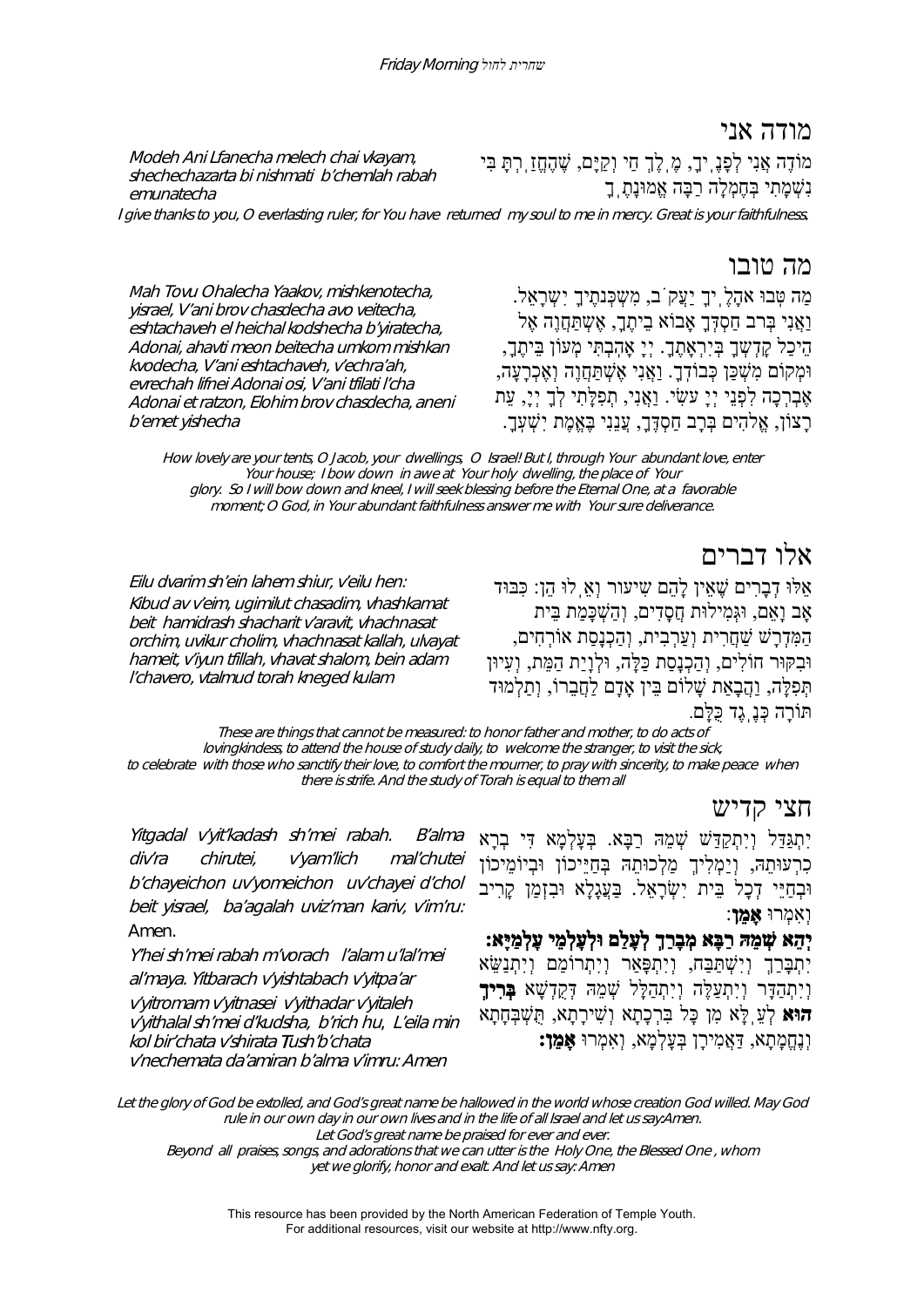"Know thyself." Inscription at the Oracle of Delphi in ancient Greece

"I began wearing hats as a young lawyer because it helped me to establish my professional identity. Before that, whenever I was at a meeting, someone would ask me to get coffee." Bella Abzug

> Please Rise **בָּרְכוּ אֶת יְיָ הַמְבֹרָך:ְ בָּרוּךְ יְיָ הַמְּברָךְ לְעוֹלָם וָעֶד:**

"It isn't until you come to a spiritual understanding of who you are, not necessarily a religious feeling, but deep down, the spirit within, that you begin to take control." Oprah Winfrey

"I've got another confession to make I'm your fool Everyone's got their chains to break Holdin' you Were you born to resist or be abused? Is someone getting the best, the best, the best, the best of you? Is someone getting the best, the best, the best, the best of you?" "Best of You" Foo Fighters

Baruch Atah Adonai eloheinu melech haolam yotzer or uvoreh choshech oseh shalom uvoreh et hakol, hameir l'aretz vladarim aleiha brachamim uvtuvo mchadesh bchol yom tamid ma'aseh bereishit, mah rabu, masecha Adonai, kulam, bchochmah asita malaah haaretz kinyanechah, titbarach Adonai eloheinu al shevach ma'aseh yadechah, v'al m'oreh or sh'asita yfaruchah selah! Baruch Atah Adonai, yotzeir hamorot

בָּרוּךְ אַתָּה יְי,ָ אֱלהֵינוּ מֶלֶךְ הָעוֹלָם, יוֹצֵר אוֹר, וּבוֹרֹא חשֶׁךָ, עַשֶׂה שַׁלוֹם וּבוֹרֹא אֶת הַכּל הַמֵּאִיר לָאָֽרֶץ וְלַדָּרִים עָלֶיהָ בְּרַחֲמִים, וּבְטוּבוֹ מְחַדֵּשׁ בְּכָל יוֹם תָּמִיד מַעֲשֵׂ ה בְרֵאשִׁ ית: מָה רַבּוּ מַעֲשֵׂיךָ יְיָ, כְּלָּם בְּחָכְמָה עָשִׂיתָ, מָלְאָה הָאָרֶץ ַקְּנְיָנֶךָ: תִּתְבָּרַךְ יְיָ אֱלֹהֵינוּ עַל שְׁבַח מַעֲשֵׁה יָדֶיךָ. וְעַל מְאָוֹרֵי אוֹר שֶׁעָשִׂיתָ יְפָאֲרִוּךָ סֶּלָה. בָּרוּךְ אַתָּה יְיָ יוֹצֵר הַמְּאוֹרוֹת:

Blessed are you, Eternal God, Sovereign of the universe. Your mercy makes light to shine over the earth and all its inhabitants, and Your goodness renews day by day the work of creation. How manifold are your works, O God! In wisdom, You have made them all. The heavens declare Your glory. The earth reveals Your creative power. You form light and darkness, bring harmony into nature, and peace to the human heart. Blessed are you , O God, Creator of light.

> This resource has been provided by the North American Federation of Temple Youth. For additional resources, visit our website at http://www.nfty.org.

#### יוצר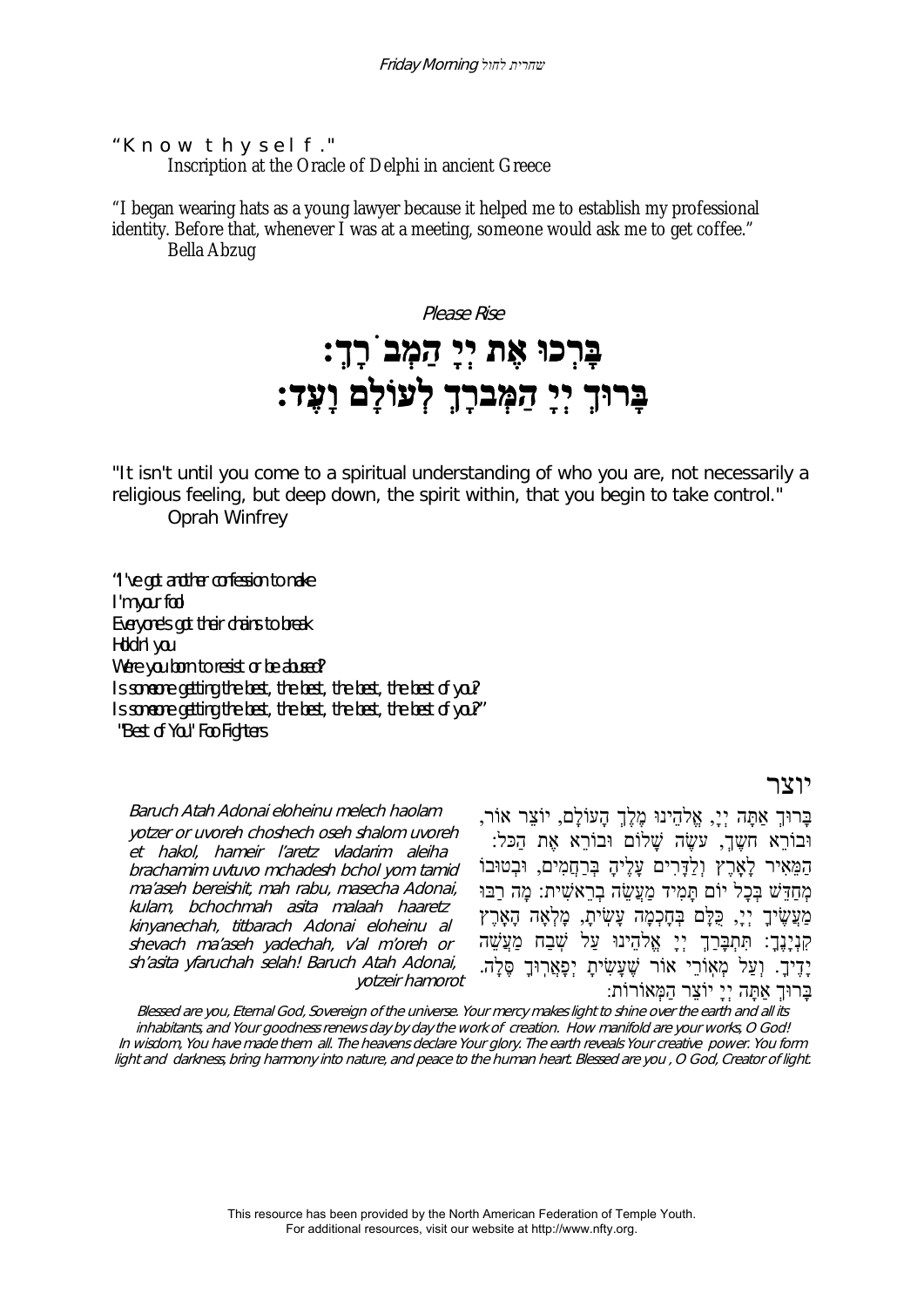My dad is of Mexican heritage, and my mom is Jewish. My dad converted to Judaism before they got married, and embraced the religion. I was born in San Antonio, Texas. Where I lived was a predominantly Mexican and also Roman Catholic neighborhood. Meeting a Jewish person was not a common event. From the beginning of my life i have had two parts to my identity, Mexican and Jewish. The part of my identity that I relate to more has always been changing, depending on where I live, whether it is Boston or San Antonio

Ahavah rabah ahavtanu, Adonai eloheinu chamelah gdolah vyitarah chamaltah, aleinu. avinu malkeinu ba'avor avoteinu shabatachu bach, v'talmadam, chukei chayim, ken tachneinu utalmideinu. avinu ha'av harachaman hamrachem, rachem aleinu vtein bliveinu lhavin ulhashkil lishmoah lilmod ul'lamed lishmor vlaasot ulkayem et kol divrei talmud toratecha b'ahava. Vhaer eneinu btoratecha, vdabek libeinu mitzvotecha, vyached, l'vaveinu. v'ahavah ulyerah, et shimechah. vlo nevosh, lolam vaed. ki vshem kodshecha hagadol vhanorah batachnu nagilah vnishmecha bishuatecha. ki el poel yeshuot atah, uvanu bcharta mikol im vlishon. vkaravtanu lsimchah hagadol selah. bemet lhodot lach ulyachadechah bahavah. Baruch atah Adonai habocheir b'amo yisrael b'ahavah.

## אהבה רבה

אַהֲבָה רַבָּה אֲהַבְתָּֽנוּ, יְיָ אֱלֹהֵֽינוּ, חֶמְלָה גְדוֹלָה וִיתֵרָה חָמַֽלְתָּ עָלֵֽינוּ. אָבִֽינוּ מַלְכֵּֽנוּ, בַּעֲבוּר אֲבוֹתֵ ִינוּ שֶׁבָּטְחוּ בְדָ, וַתְּלַמְּדֵם חֻקֵּי חַיִּים, כֵּן תְּחָנֵּֽנוּ וּתְלַמְּדֵֽנוּ. אָבִֽינוּ, הָאָב הָרַחֲמָן, הַמְרַחֵם, ּרַחֵם עַלֵּ ינוּ, וְתֵן בְּלִבְּ נוּ לְהָבִין וּלְהַשְׂכִּיל, לִשְׁמֹ עַ, לִלְמֹד וּלְלַמֵּד, לִשְׁ מֹר וְלַעֲשׂוֹת וּלְקַיֵּם אֶת כָּל דִּבְרֵי תַלְמוּד תּוֹרָתֶֽךָ בְּאַהֲבָה. **וְהָאֵר עֵינֵֽינוּ בְּתוֹרָתֶֽך,ָ וְדַבֵּק לִבֵּֽנוּ בְּמִצְוֹתֶֽיךָ ו,ְ יַחֵד לְבָבֵֽנוּ לְאַהֲבָה וּלְיִרְאָה אֶת שְׁ מֶֽך,ָ וְלֹא נֵבוֹשׁ לְעוֹלָם וָעֶד: כִּי בְשֵׁ ם קָדְשְׁ ךָ הַגָּדוֹל וְהַנּוֹרָא בָּטָֽחְנוּ, נָגִֽילָה וְנִשְׂ מְחָה בִּישׁוּעָתֶֽך**,**ָ** כִּי אֵל פּוֹעֵל יְשׁוּעוֹת אָֽתָּה, וּבָֽנוּ בָחַֽרְתָּ מִכָּל עַם וְלָשׁוֹן. וְקֵרַבְתָּֽנוּ לְשָׁמְךָ הַגָּדוֹל סֶלָה בֵּאֱמֶת לְהוֹדוֹת לְךָ וִּלְיַחֶדְךָ בְּאַהֲבָה. בַּרוּךְ אַתַּה יְיָ, הַבּוֹחֵר בְּעַמּוֹ יִשְׂרָאֵל בְּאַהֲבָה.

Deep is Your for us, abiding Your compassion. From of old we have put our trust in You, and you have taught us t he laws of life. Be gracious to us now, that we may understand and fulfill the t eachings of Your word. Enlighten our eyes in Your Torah, that we may cling to Your commandments. Unite our hearts to love and respect Your name. We trust i n you and rejoice in Your saving power, for You are the Source of our help. You have called us and drawn us near to You in faithfulness. Joyfully we lift up our voices and proclaim Your unity, O God, In love, You have called us to Your service

"Do what you want to do. . . . But want to do what you are doing. Be what you want to be. . . . But want to be what you are." Unknown

"It doesn't matter who my father was; it matters who I remember he was." Anne Sexton



Please be seated if it is your custom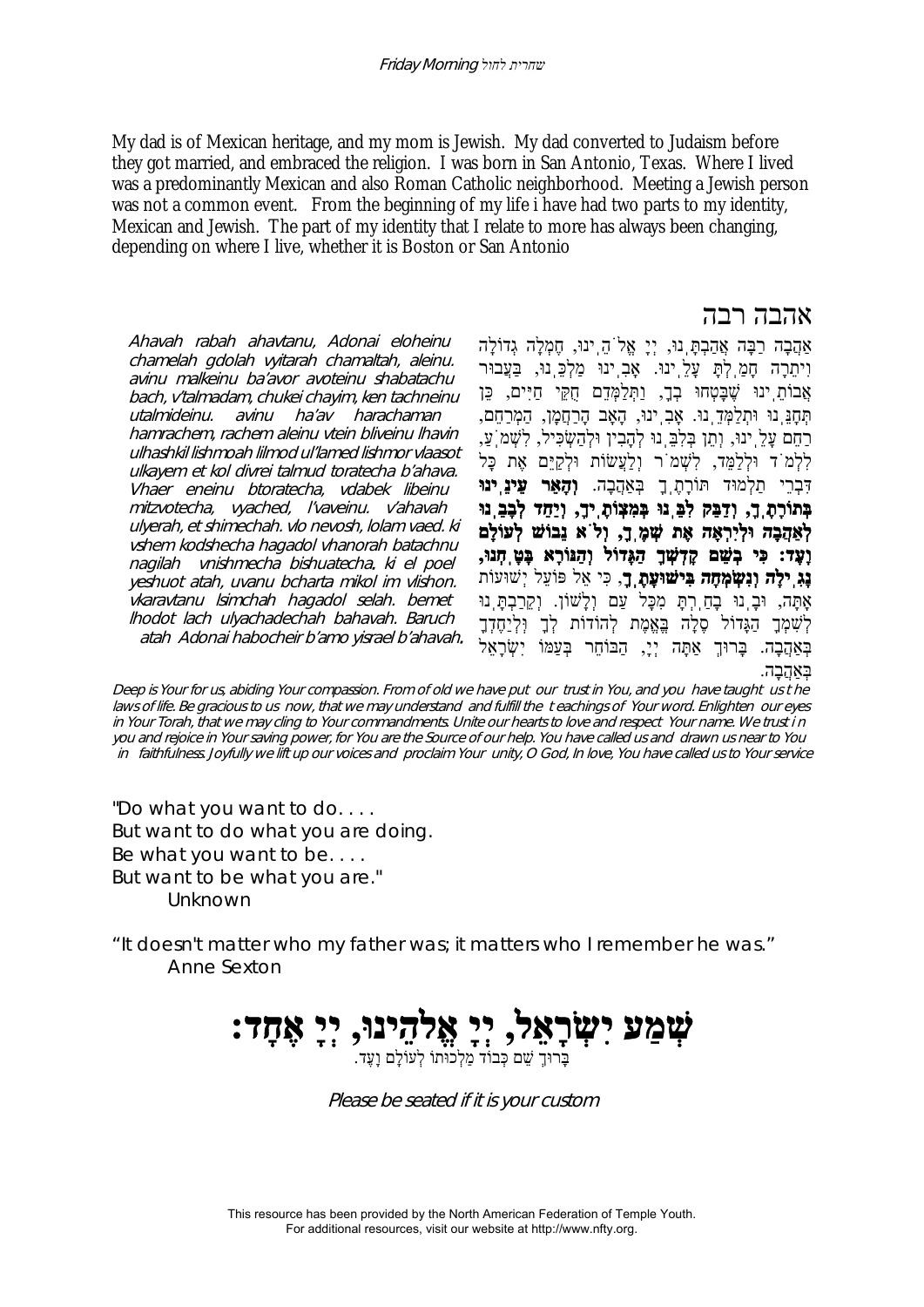V'ahavta et Adonai Elohecha b'chol l'vav'cha, u'v'chol naf'shecha u'v'chol <sup>m</sup>'odecha. V'hayu ha-d'varim ha'eileh asher anochi m'tzav'cha hayom al l'vavecha. V'shinantem l'vanecha v'dibarta bam b'shiv'techa b'veitecha u'v'lech-techa vaderech u'v'shoch'becha u'v'kumecha.U'k'shartam l'ot al yadecha v'hayu l'totafot bein einecha, u'ch'tavtam al m'zuzot beitecha u'vish'arecha. L'ma'an tizkaru va'asitem et-kol-mitzvotai <sup>v</sup>'h'yitem k'doshim lei-lo-hei-chemAni Adonai Eloheichem asher hotzeiti etchem mei-eretz mitzrayim l'h'yot lachem leilohim. Ani Adonai Eloheichem.

וְאָהַבְתָּ אֵת יְיָ אֱלֹהֶיך,ָ בְּכָל-לְבָֽבְך,ָ וּבְכָל- נַפְשְׁ ך,ָ וּבְכָל-מְאֹדֶֽך.ָ וְהָיוּ הַדְּבָרִים הָאֵלֶּה, אֲשֶׁ ר אָֽנֹכִי מְצַוְּךָ הַיּוֹם, עַל-לְבָבֶֽך:ָ וְשִׁ נַּנְתָּם לְבָנֶיךָ, וְדָבַּרְתַּ בָּם בְּשָׁבְתְּךָ בְּבֵיתֶךָ, וּבְלֶכְתְּךָ בְּדֶּרֶךְ וְּבְשָׁכִבְּךָ, וּבְקוּמֵֽ ךָ. וקִשַּׁרְתָּם לְאוֹת עַל-יָדֶך,ָ וְהָיוּ לְטֹטָפֹת בֵּין עֵינֶֽיך,ָ וּכְתַבְתָּם עַל מְזֻזֹת בֵּיתֶךָ וּבִשְׁ עָרֶֽיך:ָ לְמַעַן תִּזְכְּרוּ וַעֲשִׂ יתֶם אֶת-כָּל-מִצְוֹתָי, וִהְיִיתֶם קְדֹשִ ים לֵאלֹֽהֵיכֶֽם: אֲנִי יְיְ אֱלֹֽהֵיכֶם, אֲשֶׁ ר הוֹצֵאתִי אֶתְכֶם מֵאֶרֶץ מִצְרַיִם, לִהְיוֹת לָכֶם לֵאלֹהִים, **אֲנִי יְיָ אֱלֹהֵיכֶם: אֶמֶת**.

You shall love the Eternal God with all your heart, with all your soul, and with all your might. And all these words which I command you on this day shall be upon your hear. And you shall teach them diligently to your children . And you shall speak of them when you sit in your house, when you walk by the way , and when you lie down and rise up. And you shall bind them for a sign upon your hand. And tyhey shall be for frontlets between your eyes. And you shall write them on the doorposts of your house and on your gates. Be mindful of all My commandments and do them. So you will remember and fullfill all of My commandments and be holy unto your God. I am the Eternal God who led you out of Egypt to be your God. I am your Eternal God: in Truth.

"A man cannot be comfortable without his own approval." Mark Twain

When I lived in Texas, I was still a Mexican Jew, but I felt more connected to my Judaism. There were not nearly as many Jews where I lived in Texas as there are in Belmont and its surrounding towns. Being Jewish gave me a feeling of uniqueness. I would go to temple often, and became a favorite of the rabbi and the songleader. Many of my friends had no idea what Judaism was. I was different to the other kids in the neighborhood.

"My mother said to me, 'If you become a soldier, you'll be a general; if you become a monk, you'll end up as the Pope.' Instead, I became a painter and wound up as Picasso."

Pablo Picasso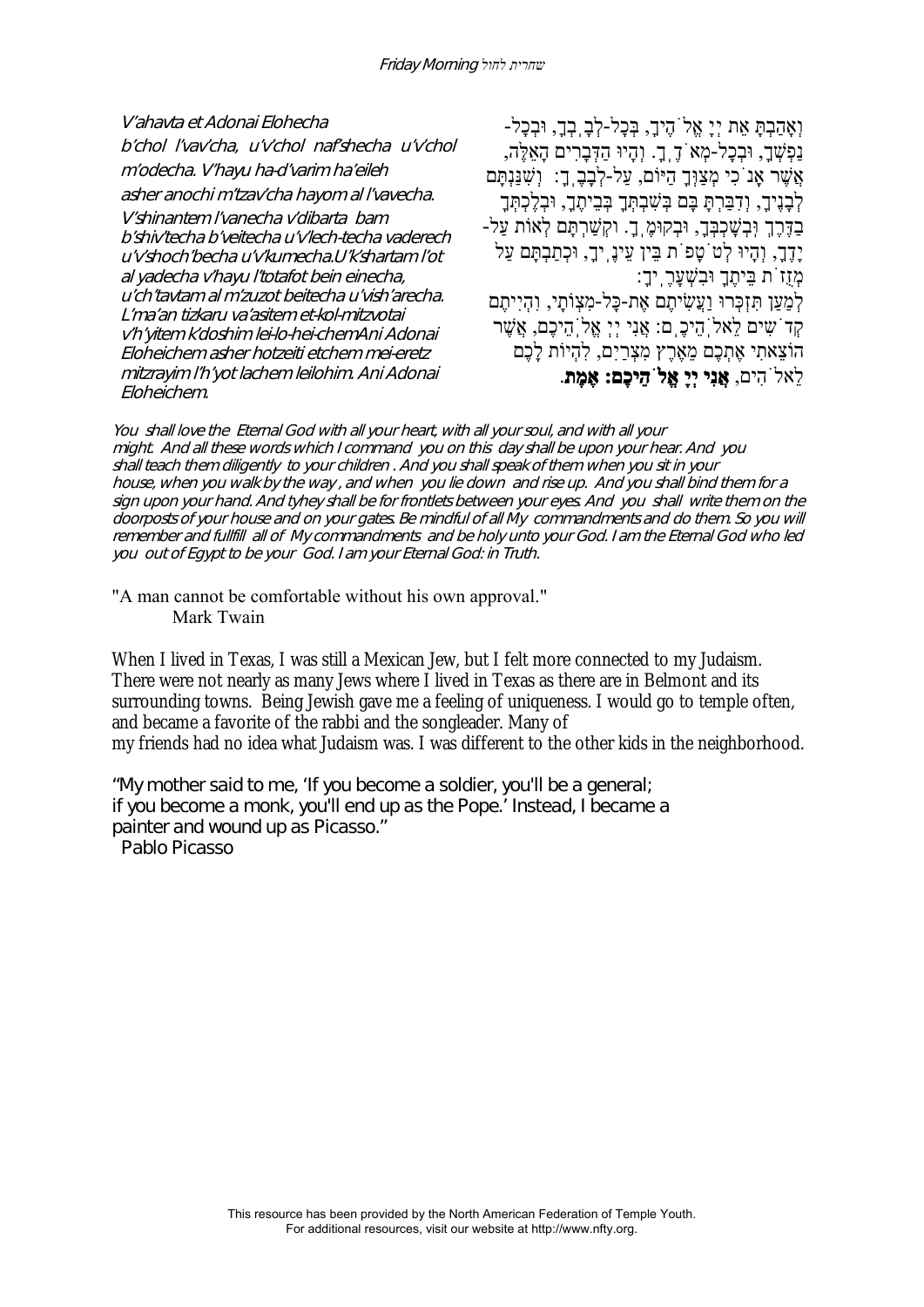גאולה

Mi chamocha baleim, Adonai? Mi kamocha nedar bakodesh, nora thilot, oseh feleh. shirah chadashah shibchu geulim lsimcha al sfat hayam, yachah kulam hodu vhimlichu v'amru: Adonai yimloch l'olam vaed.

Tzur yisrael kumah v'ezrat yisrael, ufdeh knumecha yehuda vyisrael. goaleinu Adonai tzvaot shmo, kadosh yisrael. Baruch Atah Adonai Ga'al Yisrael.

מִי כָמֹֽכָה בָּאֵלִם יְי,ָ מִי כָמֹֽכָה נֶאְדָּר בַּקֹּֽדֶשׁ, נוֹרָא תְהִלֹּת עֹֽשֵׂ ה פֶֽלֶא. שִׁירָה חָדְשָׁה שַׁבַּחוּ גִאוּלִים לְשַׁמַּךְ עַל שַׂפַּת הַיָּם, יַֽחַד כֻּלָּם הוֹדוּ וְהִמְלִֽיכוּ וְאָמְרוּ: יְיָ יִמְלֹךְ לְעוֹלָם וָעֶד:

צוּר יִשְׂ רָאֵל, **קֽוּמָה בְּעֶזְרַת יִשְׂ רָאֵל, וּפְדֵה** כִנְאֻמֶֽךָ יְהוּדָה וְיִשְׂ רָאֵל. גֹּאֲלֵֽנוּ יְיָ צְבָאוֹת שְׁמוֹ, קְדוֹשׁ יִשְׂרָאל. בַּרוּךְ אַתַּה יְיָ גַּאַל יִשְׂ רָאֵל:

Who is like You, Eternal One, among the gods that are worshipped? Who is like You, majestic in holiness. awesome in splendor, doing wonders? A new song the redeemed sang to Your name. At the shore of the sea, saved from destruction, they proclaimed Your sovereign power; " The Eternal One shall reign for ever and ever!

Rock of Israel, rise to the aide of Israel and liberate, as You pledged, Judah and Israel. Our redeemer,the Eternal God , blessed is Your name The Holy One of Israel, Blessed are You, redeemer of Israel.

#### Please Rise

# **אֲדנָי שְׂ פָתַי תִּפְתָּח וּפִי יַגִּיד תְּהִלָּתֶ :ךָ**

## אבות ואמהות

Baruch Atah Adonai, Eloheinuv'eylohei avoteinu v'imotein Elohei Avraham, Elohei Yitzchak, v'Elohei Ya'akov, Elohei Sarah, Elohei Rivka, v'Elohei Lei-ah v'Elohei Rachel. Ha-eyl hagadol, ha-gibor v'ha-nora, Eyl Elyon, Gomeil chasadim tovim, v'konei ha-kol v'zocheir chasdei avot v'imahot u'meivee g'ulah l'vnei v'nei-hem l'ma'an sh'mo b'ahavah. Melech ozeir u'moshee-a u'magein: Baruch Atah Adonai, Magein Avraham v'ezrat Sarah. בָּרוּךְ אַתָּה יְיָ אֱלהֵֽינוּ וֵאלהֵי אֲבוֹתֵינוּ וְאִמוֹתֵנוּ, אֱלהֵי אַבְרָהָם, אֱלהֵי יִצְחָק, וֵאלהֵי יַעֲקב. אֱלהֵי שָׂ רָה אֱלהֵי רִבְקָה אֱלהֵי לֵאָה וְאֱלהֵי רָחֵל. הָאֵל הַגָּדוֹל הַגִּבּוֹר וְהַנּוֹרָא, אֵל עֶלְיוֹן, גּוֹמֵל חֲסָדִים טוֹבִים, וְקוֹנָה הִכִּל, וְזוֹכֵר חִסְדִי אָבוֹת וְאִמְהוֹת , וּמֵבִיא גּוֹאֵל לִבְנֵי בְנֵיהָ ֵם לְמַעַן שִׁמוֹ בְּאַהֲבָה: מֶלֶךְ עוֹזֵר וּמוֹשִׁיעַ וּמָגֵן: בָּרוּךְ אַתָּה יְי,ָ מָגֵן אַבְרָהָם, וְעֶזְרַת שָׂ רָה:

Blessed are You, the Eternal One, our God and God of our ancestors: God of Abraham, God of Isaac, and God Of Jacob; God of Sarah, God of Rebecca, God of Leah, and the God of Sarah. The great, powerful, and awesome God, God exalted, who bestows good and kindness and controls everything, Who remembers the kindness of our ancestors, and Who with love brings redemption to their children's children for the sake of the name; Ruler, Helper, Savior, and Protector. Blessed are You, the Eternal One, Shield of Abraham and aid to Sarah.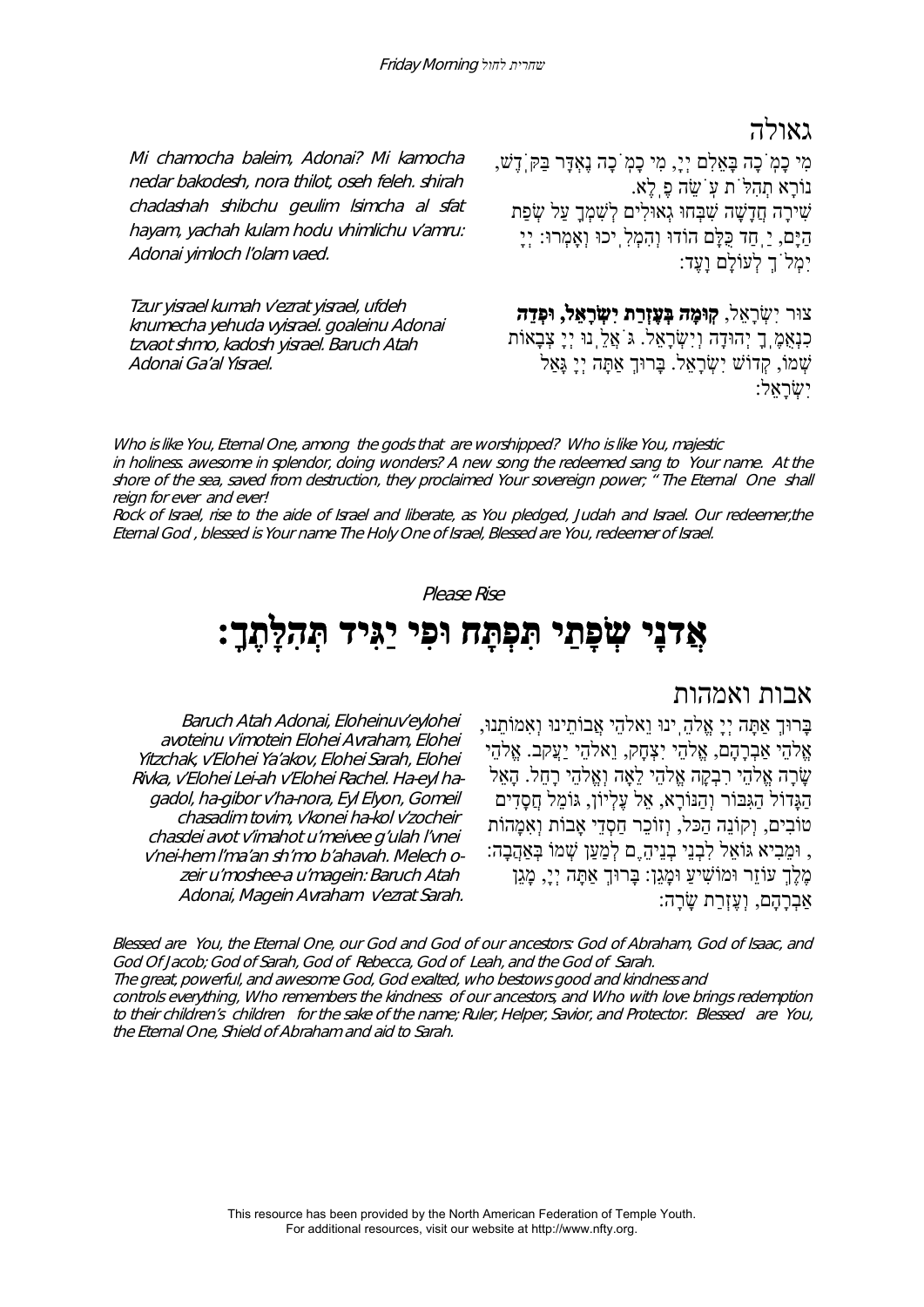## גבורות

Atah gibor l'olam Adonai, <sup>m</sup>'chayei hakol, Atah, rav l'hoshi-ah. Mechahl-kel chaim b'chesed, <sup>m</sup>'chayei hakol, b'rachamim rabim. Someich noflim v'rofei cholim, <sup>u</sup>'matir asurim, u'm'ka-yeim emunato lishei-nei afar. Mi chamocha ba'al g'vurot umee domeh lach, melech mei-mit <sup>u</sup>'m'chayei u'matzme'ach y'shua? V'ne-eman Atah l'ha-chayot hakol.

אַתָּה גִּבּוֹר לְעוֹלָם אֲדֹנָי, מְחַיֵּה הַכֹּל אַֽתָּה, רַב לְהוֹשִׁ ֽיע:ַ מְכַלְכֵּל חַיִּים בְּחֶֽסֶד, מְחַיֵּה הַכֹּל בְּרַחֲמִים רַבִּים, סוֹמֵךְ נוֹפְלִים, וְרוֹפֵא חוֹלִים, וּמַתִּיר אֲסוּרִים, וּמְקַיֵּם אֱמוּנָתוֹ לִישֵׁ נֵי עָפָר, מִי כָמֽוֹךָ בַּֽעַל גְּבוּרוֹת וּמִי דֽוֹמֶה לָּך,ְ מֶֽלֶךְ מֵמִית וּמְחַיֶּה וּמַצְמִֽיחַ יְשׁוּעָה: וְנֶאֱמָן אַתָּה לְהַחֲיוֹת הַכֹּל. בָּרוּךְ אַתָּה יְי,ָ מְחַיֵּה הַכֹּל:

You are eternally might, O God; You give life to everything, great is your ability to save! With kindness You sustain the living, with great compassion give life to all, helping the fallen and healing the sick; bringing freedom to the restrained and keeping faith with those who sleep in the dust. Who is like You, Master of Might, and who is like You, Ruler who causes death and life and birht of salvation? You faithfull give life to all. Blessed are you, Eternal God, who gives life to all.

#### קדושה

נְקַדֵּשׁ אֶת שִׁ מְךָ בָּעוֹלָם, כְּשֵׁ ם שֶׁ מַּקְדִּישִׁ ים אוֹתוֹ בִּשְׁ מֵי מָרוֹם, כַּכָּתוּב עַל יַד נְבִיאֶֽך:ָ וְקָרָא זֶה אֶל זֶה וְאָמַר:

#### **קָדוֹשׁ,קָדוֹשׁ, קָדוֹשׁ יְיָ צְבָאוֹת, מְלֹא כָל הָאָֽרֶץ כְּבוֹדוֹ.**

לְעֻמָּתָם בָּרוּךְ יֹאמֵֽרוּ:

#### **בָּרוּךְ כְּבוֹד יְיָ מִמְּקוֹמ .וֹ**

וּבְדִבְרֵי קָדְשְׁ ךָ כָּתוּב לֵאמֹר:

## **יִמְלֹךְ יְיָ לְעוֹלָם, אֱלֹהַֽיִךְ צִיּוֹן לְדֹר וָדֹר, הַלְלוּיָהּ.**

לְדוֹר וָדוֹר נַגִּיד גָּדְלֶֽך,ָ וּלְנֵֽצַח נְצָחִים קְדֻשָּׁ תְךָ נַקְדִּישׁ, וְשָׁבְחֲךָ, אֱל<sup>ֹי</sup>הֲ יִנוּ, מִפְּ יִנוּ ל<sup>ֹ</sup>א יָמוּשׁ לְעוֹלָם וָעֶ . ד בָּרוּךְ אַתָּה יְי,ָ הָאֵל הַקָּדוֹשׁ.

Nkadesh et shimcha b'olam kshem shmakdishim oto bshmeih marom kakatuv al yad nviyecha vkara zeh al zeh v'amar:

Kadosh Kadosh Kadosh, Adonai tzvaot shmo m'lo chol ha'aretz kvodo.

L'umatam baruch yomeiru:

Baruch kvod Adonai Mimkomo

Uvdivrei kodshecha katuv leimor:

Yimloch Adonai l'olam, elohayich tzion ldor vdor, Haleluyah!

Ldor vdor nagid gadlecha ulnetzach nitzachim kdushatcha nakdish vshiv'cha eloheinu, mipinu lo yamush l'olam vaed. Baruch atah Adonai HaEl hakadosh.

We sanctify Your name on earth, even as all things, to the ends of time and space, proclaim Your holiness; and in the words of the prophet ,we say:Holy, Holy, Holy is the Lord of Hosts; the fullness of the earth is filled with Your glory. All being recounts Your praise: Praised be the glory of God in heaven and earth. And this is Your sacred work. The Eternal One shall reign for ever; Your God, O Zion, from Generation to generation, Halleluyah! To all generations we will make known Your greatness, and to all eternity proclaim Your holiness , Your praise , O god, shall never depart from our lips. We praise You, Eternal one, the holy God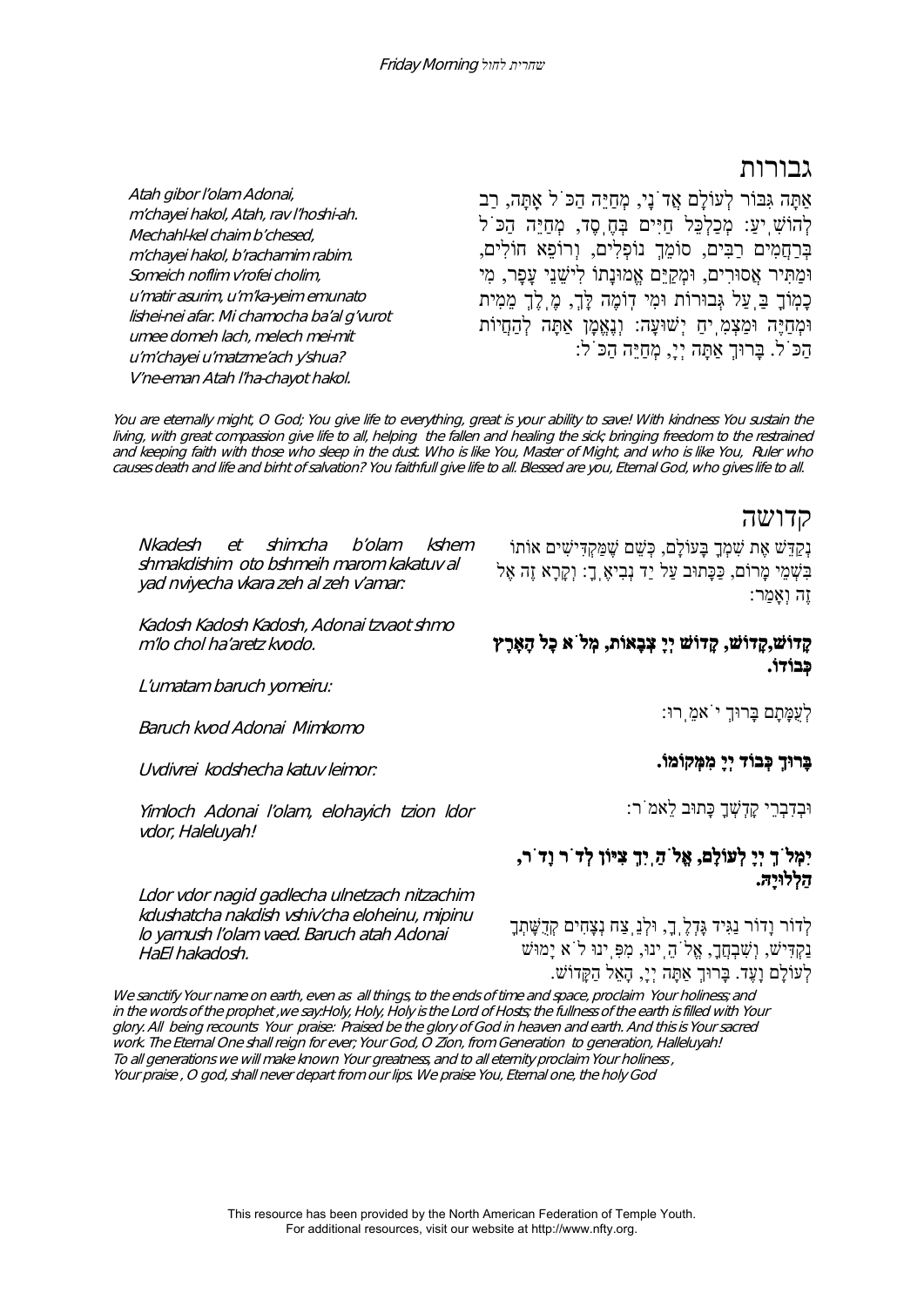# בינה

Atah chonen l'adam da'at u'm'lamed l'enosh binah. Chaneinu m'itchah deiah binah v'hashkeil. Baruch Atah Adonai chonein hada'at.

אַתָּה חוֹנֵן לְאָדָם דַּֽעַת, וּמְלַמֵּד לֶאֱנוֹשׁ בִּינָה. חָנֵּֽנוּ מֵאִתְּךָ דֵּעָה, בִּינָה וְהַשְׂ כֵּל. בָּרוּךְ אַתָּה יְי,ָ חוֹנֵן הַדָּעַת.

By Your grace we have the power to gain knowledge and learn wisdom. Favor us with the knowledge, wisdom and insight, for You and their source. We Praise You, God, Giver of knowledge

# תשובה

Hashiveinu avinu l'toratecha vkarbeinu malkeinu l'avodatecha v'hachazireinu b'tshuvah shleimah lfanechah. Baruch Atah Adonai harotzeh btshuvah. הֲשִׁ יבֵֽנוּ אָבִֽינוּ לְתוֹרָתֶֽך,ָ וְקָרְבֵֽנוּ מַלְכֵּֽנוּ לַעֲבוֹדָתֶֽך,ָ וְהַחֲזִירֵֽנוּ בִּתְשׁוּבָה שְׁ לֵמָה לְפָנֶֽיך.ָ בָּרוּךְ אַתָּה יְי,ָ הָרוֹצֶה בִּתְשׁוּבָה.

Help us, Our Creator, to return to Your teaching; draw us near, our Sovereign, to Your service; and bring us back into Your presence in perfect repentance. We praise You, O God, You delight in repentance.

# סליחה

Slach lanu avinu , ki chatanu m'chal lanu malkeinu ki pashanu, ki mochel v'soleich atah. Baruch Atah Adonai chanun hamarbeh lisloach.

סְלַח לָֽנוּ, אָבִֽינוּ, כִּי חָטָֽאנוּ, מְחַל לָֽנוּ, מַלְכֵּֽנוּ כִּי פָשָׁ ֽעְנוּ, כִּי מוֹחֵל וְסוֹלֵֽחַ אָֽתָּה. בָּרוּךְ אַתָּה יְי,ָ חַנוּן הַמַּרְבֶּה לִסְלֹֽח.ַ

Forgive us, our Creator, when we sin; pardon us, our sovereign. when we transgress; for You are eager to forgive. We praise You, O God: You are gracious and quick to forgive.

# גאולה

R'eh nah b'anyeinu v'rivah u'goaleinu <sup>m</sup>'heirah l'ma'an shimecha. Ki goel chazak Atah. Baruch Atah Adonai goel yisrael.

רְאֵה בְעָנְיֵֽנוּ, וְרִֽיבָה רִיבֵֽנוּ, וּגְאָלֵֽנוּ מְהֵרָה לְמַֽעַן שְׁ מֶֽך,ָ כִּי גּוֹאֵל חָזָק אָֽתָּה. בָּרוּךְ אַתָּה יְי,ָ גּוֹאֵל יִשְׂ רָאֵל.

Look upon our affliction and help us in our need; O mighty Redeemer , redeem us speedily for Your name's sake. We praise You, O God, Redeemer of Israel.

# רפואה

Rfa'einu Adonai v'neirafei, hoshieinu v'nivashei'ah. ki thilateinu Atah. V'ha'aleih rfuah shleimah l'kol mikoteinu. ki eil melech rofeih ne'eman v'rachaman atah. Baruch Atah, Adonai rofeh choleih amo yisrael .

רְפָאֵֽנוּ. יְי,ָ וְנֵרָפֵא, הוֹשִׁ יעֵֽנוּ וְנִוָּשֵׁ ֽעָה, כִּי תְהִלָּתֵֽנוּ אָתַּה, וְהַעֲלֵה רִפוּאָה שָׁלֵמֵה לְכָל מַכּוֹתֵ ינוּ. כִּי אֵל מֶ**ֶ** לֶךְ רוֹפֵא נֶאֱמָן וְרַחֲמָן אָתָּה. בָּרוּךְ אַתָּה יְי,ָ רוֹפֵא חוֹלֵי עַמוֹ יִשְׂ רָאֵל.

Compassionate Source of healing, heal us, and we shall be healed; save us, and we shall be saved; grant us a perfect healing for all our infirmities.We praise You, O God, Healer to the sick.

ברכת השנים

Bareich aleinu, Adonai eloheinu et hashanah hazot v'et kol minei t'vuatah l'tovah v'tein brachah al pnei ha'adamah v'sabeinu mituvah u'vareich sh'natanu b'shanim hatovot.l Baruch Atah, Adonai m'vareich hashanim.

בָּרֵךְ עָלֵֽינוּ, יְיָ אֱלֹהֵֽינוּ, אֶת הַשָּׁ נָה הַזֹּאת וְאֶת כָּל מִינֵי תְבוּאָתָהּ לְטוֹבָה וְתֵן בְּרָכָה עַל פְּנֵי הָאֲדָמָה, וְשַׁבְּעֵ נוּ מִטוּבֶ ךָ, וּבָרֵךְ שְׁנָתֵ נוּ כַּשָּׁנִים הַטּוֹבוֹת. בָּרוּךָ אַתָּה יְי,ָ מְבָרֵךְ הַשָּׁ נִים.

Bless this year for us, Eternal God: may its produce bring us well-being. Bestow Your blessing on the earth that all Your children may share its abundance in peace. We praise You, O God, Redeemer of the oppressed.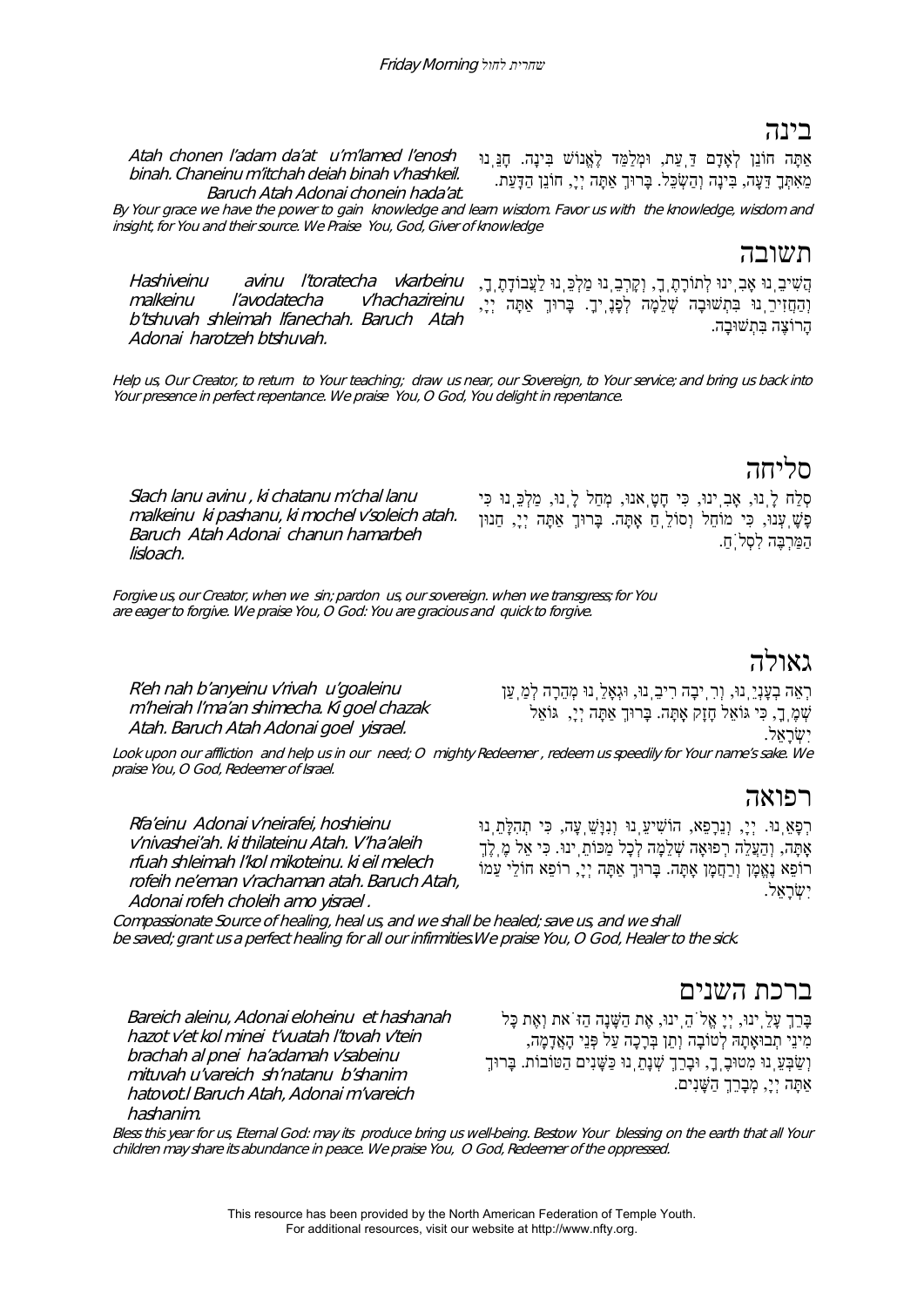# חרות

T'kah b'shofar gadol l'cheiruteinu, v'sa nas lkabeitz gluyoteinu v'kabtzeinu yachad mei'arbah kanfot ha'aretz. Baruch Atah Adonai, mkabeitz nidcheih amo yisrael.

תְּקַע בְּשׁוֹפָר גָּדוֹל לְחֵרוּתֵֽנוּ, וְשָׂ א נֵס לְקַבֵּץ גָּלֻיּוֹתֵֽינוּ, וְקַבְּצֵֽנוּ יַֽחַד מֵאַרְבַּע כַּנְפוֹת הָאָֽרֶץ. בָּרוּךְ אַתָּה יְי,ָ מְקַבֵּץ נִדְחֵי עַמוֹ יִשְׂרַאֵל.

Sound the great Shofar to proclaim the freedom, raise high the banner of liberation for the oppressed, and let the song of liberty be heard until the ends of the earth. We praise You, O God, Redeemer of the oppressed.

#### משפט

Hashivah shofteinu kvarishonah, vyo'atzeinu kvatchilah vhaseir mimeinu yagon v'anachnu umloch aleinu Atah Adonai l'vadechah b'chesed uvrachamim vtzadkeinu bmishpat.

הָשִׁ ֽיבָה שׁוֹפְטֵֽינוּ כְּבָרִאשׁוֹנָה וְיוֹעֲצֵֽינוּ כְּבַתְּחִלָּה, וְהָסֵר מִמֶּנוּ יָגוֹן וַאֲנָחָה, וּמְלוֹךְ עָלֵֽינוּ אַתָּה, יְי,ָ לְבַדְּךָ בְּחֶסֶד וּבְרַחֲמִים, וְצַדְּקֵֽנוּ בַּמִּשְׁ פָּט. בָּרוּךְ אַתָּה יְי,ָ מֶֽלֶךְ אוֹהֵב צְדָקָה וּמִשְׁ פָּט.

Bestow Your spirit upon the rulers of all lands; guide them, that they may govern justly. Then shall love and compassion be enthroned among us. We praise You, Eternal One, the Sovereign God who loves righteousness and justice

Al hatzadikim v'al hachasidim v'al z'kneih amechah beit yisrael pleitat sofreihem , v'al geireih hatzedek v'aleinu yachemu nah rachamechah Adonai eloheinu vtein shachar tov l'kol habotchim b'shimcha b'emet chalkeinu imahem l'olam, vlo n'vosh ki bach batachnu. Baruch Atah Adonai, mishaan umivatach ltzadikim.

על הצדיקים

עַל הַצַּדִּיקִים וְעַל הַחֲסִידִים וְעַל זִקְנֵי עַמְּךָ בֵּית יִשְׂ רָאֵל, וְעַל פְּלֵיטַת סוֹפְרֵיהֶם, וְעַל גֵּרֵי הַצֶּֽדֶק וְעָלֵֽינוּ, יֶהֱמוּ נָא רַחֲמֶֽיך,ָ יְיָ אֱלֹהֵֽינוּ, וְתֵן שָׂ כָר טוֹב לְכָל הַבּוֹטְחִים בְּשִׁ מְךָ בֶּאֱמֶת ו,ְ שִׂ ים חֶלְקֵֽנוּ עִמָּהֶם לְעוֹלָם, וְלֹא נֵבוֹשׁ כִּי בְךָ בָּטָֽחְנוּ. בָּרוּךְ אַתָּה יְי,ָ מִשְׁ עָן וּמִבְטָח לַצַּדִּיקִים.

For the righteous and faithful of all humankind, for all who join themselves to our people, for all who put their trust in You, and for all honest men and women, we ask Your favor, Eternal God. Grant that we may always be numbered among them. We praise You, Eternal God, Staff and support of the righteous.

# בונה ירושלים

וְלִירוּשָׁ לַֽיִם עִירְךָ בְּרַחֲמִים תָּשׁוּב, וְתִשְׁ כּוֹן בְּתוֹכָהּ כַּאֲשֶׁ ר דִּבַּֽרְתּ,ָ וּבְנֵה אוֹתָהּ בְּקָרוֹב בְּיָמֵֽינוּ בִּנְיַן עוֹלָם. בָּרוּךְ אַתָּה יְי,ָ בּוֹנֵה יְרוּשָׁ ַלָֽיִם.

<sup>v</sup>'l'Yirushalayim irechah brachamim tashuv v'tishkon btochah k'asher dibarta uvneh otah b'karov byameinu binyan olam. Baruch Atah Adonai Boneh Yirushalayim

And to Jerusalem, Your city, may You return in compassion, and my You rest within it, as You have spoken. May You rebuild it soon in our days as an eternal structure, We praise You, Eternal God, the Builder of Jerusalem.

#### ישועה

Et Tzemach tatzmeyach v'karno tarum biyishuatechah ki lshuatechah. kivinu kol hayom . Baruch Atah Adonai matzmiyach keren yeshuah.

אֶת תַצְמִֽיח,ַ וְקַרְנוֹ תָּרוּם בִּישׁוּעָתֶֽך,ָ כִּי לִישׁוּעָתְךָ קִּוִּֽינוּ כָּל הַיּוֹם. בָּרוּךְ אַתָּה יְי,ָ מַצְמִֽיחַ קֵֵֶֽרֶן יְשׁוּעָה.

Let the plant of righteousness blossom and flourish, and let the light of deliverance shine forth according to Your word, for we await Your deliverance all the day. We praise You, O God,who will cause the light of deliverance for all the world.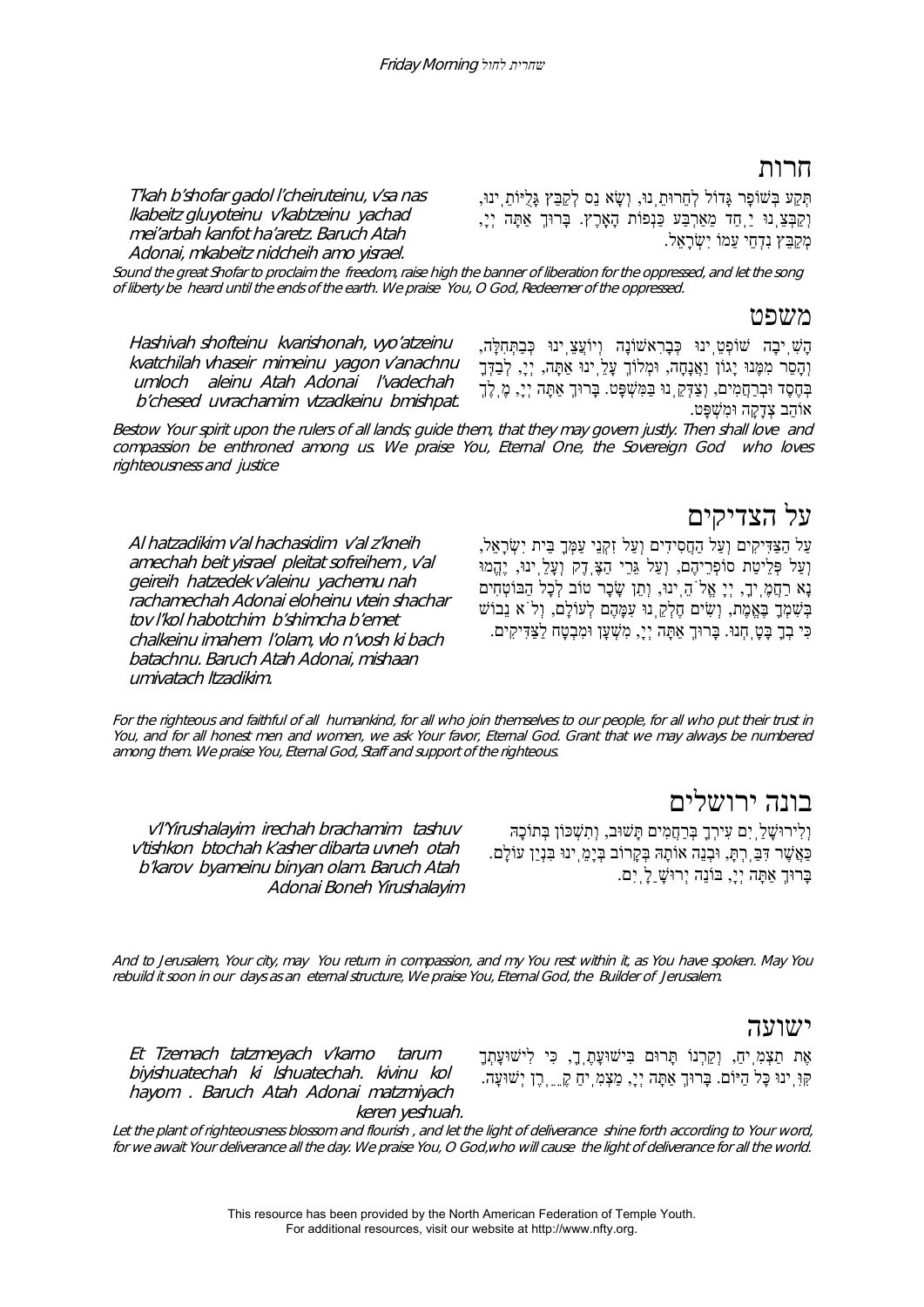# שמע קולנו

Shema koleinu, Adonai Eloheinu chus vrachem aleinu vkabel brachamim u'v 'ratzon et tfilateinu, ki el shomeiah tfilot vtachnunim atah Baruch Atah Adonai shomeah tfilah. שְׁ מַע קוֹלֵֽנוּ, יְיָ אֱלֹהֵינוּ, חוּס וְרַחֵם עָלֵֽינוּ, וְקַבֵּל בְּרַחֲמִים וּבְרָצוֹן אֶת תְּפִלָּתֵֽנוּ, כִּי אֵל שׁוֹמֵע תְּפִלּוֹת וְתַחֲנוּנִים אָֽתָּה, . בָּרוּךְ אַתָּה יְי,ָ שׁוֹמֵֽעַ תְּפִלָּה.

Hear our voice, Eternal God; have compassion upon us, and accept our prayer with favor and mercy, for You are a God who hears prayerand supplication. We praise You, O God: You hearken to prayer.

#### עבודה

רְצֵה, יְיָ אֱלֹהֵֽינוּ, בְּעַמְּךָ יִשְׂ רָאֵל וּבִתְפִלָּתָם, בְּאַהֲבָה תִקַבֵּל בְּרָצוֹן, וּתְהִי לְרָצוֹן תַּמִיד עֲבוֹדַת יִשְׂרָאֵל עַמֶּךָ. וְתֶחֱזֶֽינָה עֵינֵֽינוּ בְּשׁוּבְךָ לְצִיּוֹן בְּרַחֲמִים. בָּרוּךְ אַתָּה יְי,ָ הַמַּחֲזִיר שְׁ כִינָתוֹ לְצִיּוֹן.

Rtzeh Adonai Eloheinu b'amechah yisrael utfilatam, b'ahavah tikavel b'ratzon ut'hi l'ratzon tamid avodat yisrael amechah. Vtechezeinu eineinu b'shuvchah ltzion b'rachamim. Baruch Atah Adonai, hamachazir shechinato l'tzion.

Before Favorable , Adonai our God, towards Your people Israel and recieve their prayers in love. May the prayers of Israel always be acceptable to you. And may our eyes behold your homecoming, with merciful intent to Zion. Praised be you, Eternal One, who brings your presence to home to Zion.

## הודאה

Modim anachnu lach sh'atah hu, Adonai Eloheinu v'elohei avoteinu v'imoteinu , l'olam vaed. Tzur Chayeinu magen yisheinu atah hu ldor v'dor. Nodeh lcha u'nsaper thilatecha al chayeinu ham'sorim b'yadecha v'al nishmoteinu hap'kudot lach, v'al nisechah sh'b'chol yom imanu v'al niflotecha v'tovotecha sh'b'chol et erev v'boker <sup>v</sup>'tzohorayim hatov ki lo chalu rachamecha v'hamracheim ki lo tamu chasdechah mei'olam kivinu lach v'al kulam yitbarach v'yitromam shimchah malkeinu tamid l'olam vaed. v'kol hachayim yoduchah selah vihalelu et shimechah b'emet ha'el yeshuateinu <sup>v</sup>'ezrateinu selah. Baruch Atah Adonai, hatov shimchah u'lcha na'eh lhodot. מוֹדִים אֲנַֽחְנוּ לָך,ְ שָׁאַתָּה הוּא, יְיָ אֱלֹהֵֽינוּ וֵאלֹהֵי אֲבוֹתֵֽינוּ וְאִמוֹתֵנוּ, לְעוֹלָם וָעֶד, צוּר חַיֵּֽינוּ, מָגֵן יִשְׁ עֵֽנוּ, אַתָּה הוּא לְדוֹר וָדוֹר נוֹדֶה לְּךָ וּנְסַפֵֵּר תְּהִלָּתֶֽך.ָ עַל חַיֵּֽינוּ הַמְּסוּרִים בְּיָדֶֽך,ָ וְעַל נִשְׁ מוֹתֵֽינוּ הַפְּקוּדוֹת לָך,ְ וְעַל נִסֶּ<sup>ֶּ</sup>יךָ שֶׁבְּכָל יוֹם עָמַּֽנוּ, וְעַל נִפְלְאוֹתֶ יִךָ וְטוֹבוֹתֶֽיךָ שֶׁ בְּכָל עֵת, עֵֶֽרֶב וָבֹֽקֶר וְצָהֳרָֽיִם, הַטּוֹב כִּי לֹא כָלוּ רַחֲמֶֽיך,ָ וְהַמְרַחֵם כִּי לֹא תַֽמּוּ חֲסָדֶֽיךָ מֵעוֹלָם קִוִּֽינוּ לָך.ְ וְעַל כֻּלָּם יִתְבָּרַךְ וְיִתְרוֹמַם שִׁ מְך,ָ מַלְכֵּֽנוּ, תָּמִיד לְעוֹלָם וָעֶד. וְכֹל הַחַיִּים יוֹדֽוּךָ סֶּֽלָה, וִיהַלְלוּ אֶת שִׁ מְךָ בֶּאֱמֶת, הָאֵל יְשׁוּעָתֵֽנוּ וְעֶזְרָתֵֽנוּ סֶֽלָה. בָּרוּךְ אַתָּה יְי,ָ הַטּוֹב שִׁ מְךָ וּלְךָ נָאֶה לְהוֹדוֹת

We gratefully acknowledge that You are the Eternal our God and God of our people, the God of all generations. You are the Rock of our life, the Power that shields us in every generation. We thank You and sing Your praises: for our lives which are in Your hand; for our souls which are in Your keeping; for the signs of Your presence we encounter every day; and for Your wondrous gifts at all times, morning, noon and night. You are Goodness: Your mercies never end; You are Compassion: Your love will never fail. You have always been our hope. For all these things, O Sovereign God, let Your name be forever exalted and blessed. O God our Redeemer and Helper, let all who live affirm You and praise Your name in truth. Eternal, whose nature is goodness, we give You thanks and praise.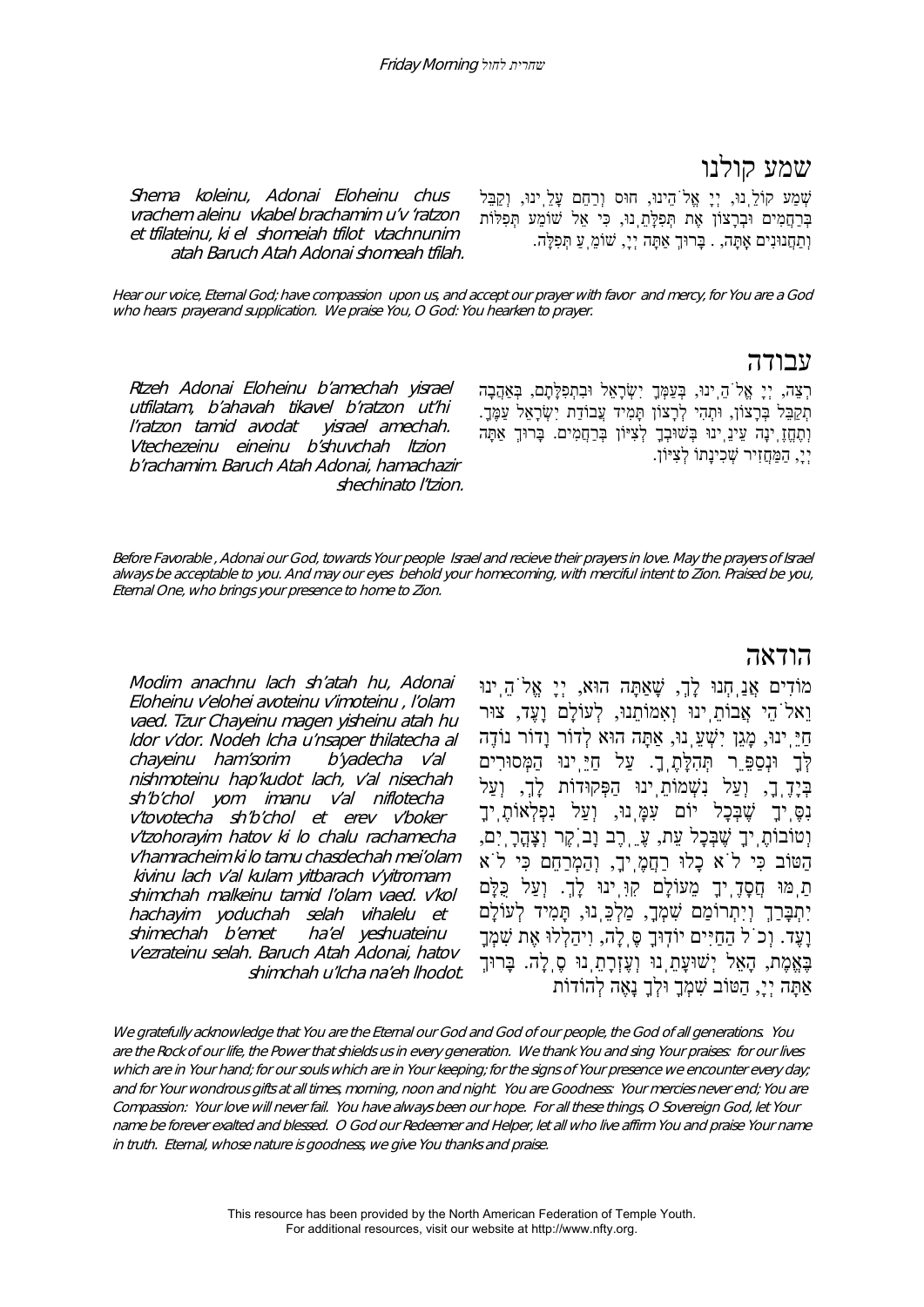# ברכת שלום

שִׂ ים שָׁ לוֹם טוֹבָה וּבְרָכָה, חֵן וָחֶֽסֶד וְרַחֲמִים, ּעָלֵ֖ יִנוּ וְעַל כָּל יִשְׂרָאֵל עַמֶּ֑ ךָָ. בָּרְכֵ֣ נוּ, אָבְ יִנוּ, כֻּלָּֽנוּ כְּאֶחָד בְּאוֹר פָּנֶֽיך,ָ כִּי באוֹר פָּנֶֽיךָ נָתַֽתָּ לָּֽנוּ, יְיָ אֱלֹהֵֽינוּ, תּוֹרַת חַיִּים וְאַֽהֲבַת חֶֽסֶד, וּצְדָקָה וּבְרָכָה וְרַחֲמִים וְחַיִּים וְשָׁ לוֹם, וְטוֹב ּבְּעֵינָ יִךָ לְבָרֵךְ אֶת עַמְּךָ יִשְׂרָאֵל בְּכָל עֵת וּבְכָל שָׁ עָה בִּשְׁ לוֹמֶֽך.ָ בָּרוּךְ אַתָּה יְי,ָ הַמְבָרֵךְ אֶת עַמּוֹ יִשַּׂראַל בַּשֵּׁלוֹם.

Sim shalom u'v'racha, chen v'chesed <sup>v</sup>'rachamim, aleinu v'al kol yisrael amechah. Barchenu avinu kulanu k'echad b'or panechah, ki b'or panechah n'tata lanu, Adonai Eloheinu , torat chayim v'ahavat chesed, utzedakah u'v'rachah v'rachamim <sup>v</sup>'chayim v'shalom, v'tov b'einechah l'vareich et am'chah yisrael b'chol eit u'vchol sha'ah bishlomechah. Baruch Atah Adonai, ham'vareich et amo yisrael b'shalom.

Set peace upon the world, with happiness, and blessing, grace, love, and mercy for us and for all the people of Israel. Bless us, Eternal God, with Your light. For with that light did You teach us Torah and life, love and tenderness, justice, mercy, and peace. May it please You to bless Your people Israel in every season and at all times with Your gift of peace.

# אלהי נצור

אֱלהַי, נְצוֹר לְשׁוֹנִי מֵרָע. וּשְׂ פָתַי מִדַּבֵּר מִרְמָה: וְלִמְקַלְלַי נַפְשִׁ י תִדֹּם, וְנַפְשִׁ י כֶּעָפָר לַכֹּל תִּהְיֶה. פְּתַח לִבִּי בְּתוֹרָתֶֽך,ָ וּבְמִצְוֹתֶֽיךָ תִּרְדּוֹף נַפְשִׁ י. וְכָל הַחוֹשְׁ בִים עָלַי רָעָה, מְהֵרָה הָפֵר עֲצָתָם וְקַלְקֵל מַחֲשַׁבְתֲּם. עֲשֶׂה לְמַעַן שָׁמֶ ךָ, עֲשֶׂה לְמַעַן יְמִינֶ ךָ, עֲשֵׂה לְמַעַן קְדֻשָּׁתָ ךָ. עֲשֵׂה לְמַעַן תּוֹרָתֶֽך.ָ לַמַֽעַן יֵחָלְצוּן יְדִידֶֽיך,ָ הוֹשִׁ ֽיעָה יְמִינְךָ וַעֲנֵֽנִי. יִהְיוּ לְרָצוֹן אִמְרֵי פִי וְהֶגְיוֹן לִבִּי לְפָנָ יִךָ, יְיָ צוּרִי וְגוֹאֲלִי. עֹשֶׂה שָׁ לוֹם בִּמְרוֹמָיו, הוּא יַעֲשֶׂה שָׁ לוֹם עָלֵינוּ, וְעַל כָּל יִשְׂ רָאֵל וְאִמְרוּ: אָמֵן.

Elohai ntzor l'shonei meirah usfartai m'daber mirmah v'limkalalai nafshi k'efar l'kol t'hiyeh. Ptach libi b'toratechah u'mitzvotechah tirdof nafshi . V'kol hachoshvim alei ra'ah m'heirah hafar atzatam v'kalkeil mchashvatam. aseih l'ma'an shimechah, aseih l'ma'an yminechah, aseih l'ma'an kdushatechah. Aseih l'ma'an toratechah. L'ma'an yeichaltzun y'didechah hoshei'ah yminchah v'eineini . Yihyu l'ratzon imrei fi v'hegyon libi lfanechah, Adonai tzuri <sup>v</sup>'goali. Oseh shalom bimromav, hu ya'aseh shalom aleinu v'al kol yisrael v'imru Amein.

My God, keep my tongue from evil, my lips from false words. Aid me in ignoring those who slander me. Let me be humble before all. Open my heart to Your torah , so that i may fullfill your Mitzvot. Thwart those who plot evil against me. Make nothing of their plans. Do so because of Your compassion, Your holiness, and Your Torah. Answer my prayer for the deliverance of your people. May the words of my mouth and the prayers of my heart be acceptable to You, my rock and my redeemer. Maker of peace, make peace on all of us and on all of Israel and we say: Amen.

When I moved to Boston, I met people who lived near me that were Jewish, but none of my neighbors were Mexican-Americans. Now, being Mexican gave me a feeling of uniqueness. When I was in Texas, everyone spoke Spanish, so I spoke it back to them. When in Belmont the only people I knew that spoke Spanish were my dad and brother. I began to speak Spanish less and less, and I eventually lost most of my Spanish skills. Even with my minimal Spanish skills, I felt more connected to the Mexican part of my identity. In 6th grade, I went on a trip to Mexico with my family, which was amazing and it really strengthened my Mexican identity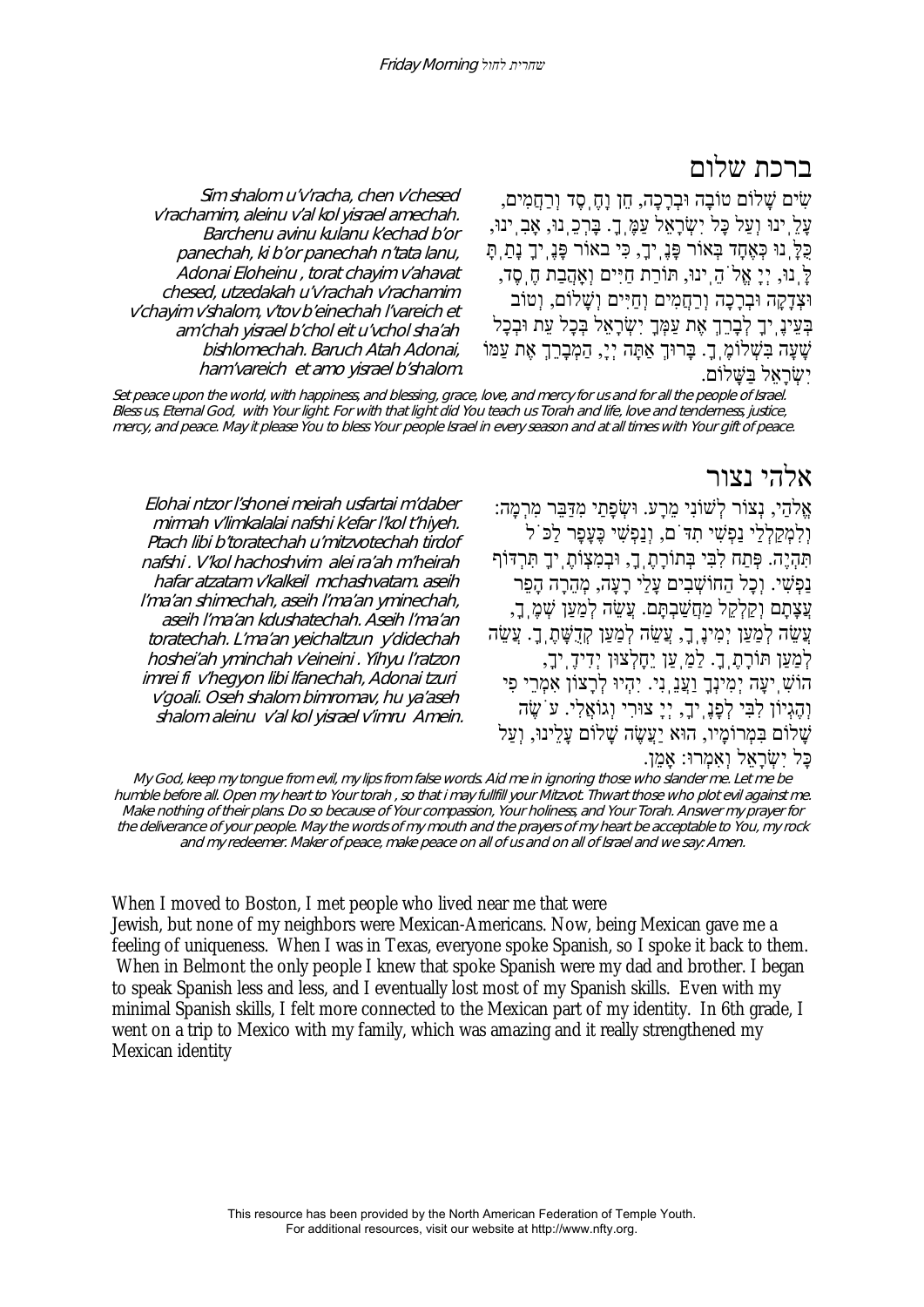# עלינו

Aleinu l'shabei-ach la'adon hakol, Lateit g'dulah l'yotzeir b'reishit, sh'lo asanu k'goyei ha'aratzot v'lo samanu k'mish'p'chot ha'adamah. Sh'lo sam chelkeinu kahem, <sup>v</sup>'goraleinu k'chol hamonam. Va'anachnu kor'im u'mishtachavim u'modim, lifnei Melech, Mal'chei ham'lachim HaKadosh Baruch Hu. She-hu noteh shamayim v'yoseid aretz <sup>u</sup>'moshav y'karo ba-shamayim mi'm'al, <sup>u</sup>'sh'chinat uzo b'gav'hei m'romim Hu Eloheinu, Ein od., emet mal'keinu efes zulato, kakatuv b'Torahto v'yadata hayom v'hasheivota el l'vav'cha Ki Adonai Hu ha-Elohim ba-shamayim mi'm'al v'al ha-aretz mitachat, ein od.

עַלְ יִנוּ לְשַׁבַּ חַ לְאֲדוֹן הַכּ<sup>ְי</sup>ל, לַתַת גְּדָלֵה לְיוֹצֵר בְּרֵאשִׁ ית, שֶׁ לֹּא עָשָׂ ֽנוּ כְּגוֹיֵי הָאֲרָצוֹת, וְלֹא שָׂמַ נוּ כְּמִשְׁפְּחוֹת הָאֲדָמָה, שֱלֹא שֵׂם חֶלְקָ נוּ כָּהֶם, וְגֹרָלֵֽנוּ כְּכָל הֲמוֹנָם וַאֲנַֽחְנוּ כּוֹרְעִים וּמִשְׁ תַּחֲוִים וּמוֹדִים, לִפְנֵי מֶֽלֶךְ מ,ַ לְכֵי הַמְּלָכִים, הַקָּדוֹשׁ בָּרוּךְ הוּא. שֶׁהוּא נוֹטֶה שַׁמ*ַ*יִם וְיֹסִד אָרֶץ, וּמוֹשַׁב יְקֵרוֹ בַּשָּׁ מַֽיִם מִמַּֽעַל, וּשְׁ כִינַת עֻזּוֹ בְּגָבְהֵי מְרוֹמִים, הוּא אֱלֹהֵֽינוּ אֵין עוֹד. אֱמֶת מַלְכֵּֽנוּ אֶֽפֶס זוּלָתוֹ, כַּכָּתוּב בְּתוֹרָתוֹ: וְיָדַעְתָּ הַיּוֹם וַהֲשֵׁ בֹתָ אֶל לְבָבֶֽך,ָ כִּי יְיָ הוּא הָאֱלֹהִים בַּשָּׁ מַֽים מִמַּֽעַל, וְעַל הָאָֽרֶץ מִתָּֽחַת, אֵין עוֹד: כַּכָּתוּב בְּתוֹרָתֶֽך,ָ יְיָ יִמְלֹךְ לְעוֹלָם וָעֶד: וְנֶאֱמַר, וְהָיָה יְיָ לְמֶֽלֶךְ עַל כָּל הָאָֽרֶץ, בַּיּוֹם הַהוּא יִהְיֶה יְיָ אֶחֲד, וּשָמוֹ אֶחֲד.

It is our responsibility to praise the Master of all, to offer praise to the One who created all, Who has not made us as the other nations on earth, Who has not made us as the other families on earth, Who has not made our portion like theirs, Who has given us a unique destiny. We therefore bow in awe and thanksgiving before the One who is sovereign over all, the Holy and Blessed one. You spread out the heavens and estabished the earth. The seat of Your power is in the heavens above Your powerful presence in the highest heights. You are our God; there is none else. In truth You are our sovereign; there is none other, as it is written in Your Torah: And you shall know this day and take it to heart that You are our God in the heavens above and on the earth below; there is none else. You spread out the heavens and estabished the earth. The seat of Your power is in the heavens above Your powerful presence in the highest heights. You are our God; there is none else. In truth You are our sovereign; there is none other. as it is written in Your Torah: And you shall know this day and take it to heart that You are our God in the heavens above and on the earth below; there is none else. is our responsibility to praise the Master of all, to offer praise to the One who created all, Who has not made us as the other nations on earth, Who has not made us as the other families on earth, Who has not made our portion like theirs, Who has given us a unique destiny. We therefore bow in awe and thanksgiving before the One who is sovereign over all, the Holy and Blessed one

Identity is a part of each of our lives. Everyone has a different identity, depending on how we were raised, where we grew up, and many other things. My identity will always be that of a Mexican Jew, living in the town of Belmont.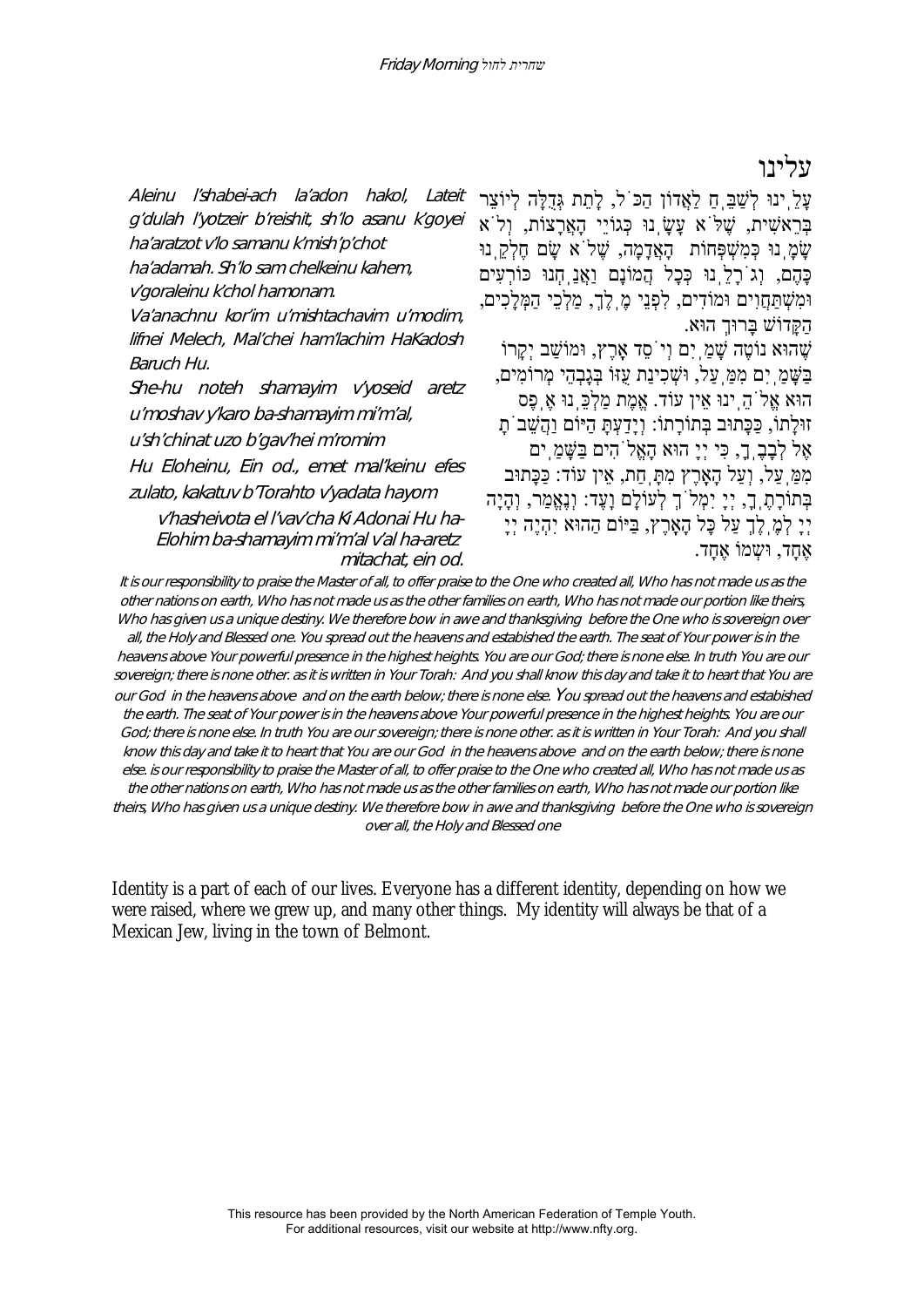קדיש יתום

b'chayeichon uv'yom ichon uv'chayei d'chol יִתְגַּדַּל וְיִתְקַדַּשׁ שְׁ מֵהּ רַבָּא. בְּעָלְמָא דִּי בְרָא כִרְעוּתֵהּ, וְיַמְלִיךְ מַלְכוּתֵהּ בְּחַיֵּיכוֹן וּבְיוֹמֵיכוֹן וּבְחֵיּי דָכָל בֵּית יִשְׂרָאל. בַּעֲגָלָא וּבזְמַן קַרִיב וְאִמְרוּ אָמֵן: יְהֵא שְׁ מֵהּ רַבָּא מְבָרַךְ לְעָלַם וּלְעָלְמֵי עָלְמַיָּא:

יִתְבָּרַךְ וְיִשְׁ תַּבַּח, וְיִתְפָּאַר וְיִתְרוֹמַם וְיִתְנַשֵּׂ א וְיִתְהַדָּר וְיִתְעַלֶ*ּה וְיִתְהַלָּל שְׁמֵהּ דְּקֵדְ*שָׁא בְּרִיךָ הוּא לְעֵֽלָּא מִן כָּל בִּרְכָתָא וְשִׁ ירָתָא, תֻּשְׁ בְּחָתָא וְנֶחֱמָתָא, דַּאֲמִירָן בְּעָלְמָא, וְאִמְרוּ אָמֵן: יְהֵא שְׁלָמָא רַבָּא מִן שִׁמַיַּא וְחַיִּים עַלַ<sup>י</sup>ִינוּ וְעַלֹ

כָּל יִשְׂ רָאֵל, וְאִמְרוּ אָמֵן:

עֹשֶׂה שָׁלוֹם בִּמְרוֹמָיו הוּא יַעֲשֶׂה שַׁלוֹם עַלֵּ ינוּ וְעַל כַּל יִשְׂרָאל [וְכֹּ`ל בּנִי אַדָם], וְאִמְרוּ אָמִן:

#### ya'aseh shalom aleinu v'al kol Yisrael v'imru: Amen

Yitgadal v'yit'kadash sh'mei rabah.

beit yisrael, ba'agalah uviz'man kariv,

Hu, L'eila min kol bir'chata v'shirata

v'imru: Amen. Y'hei sh'lama raba min

Amen. Oseh shalom bim'romav, hu

B'alma div'ra chirutei, v'yam'lich mal'chutei

v'im'ru: Amen. Y'hei sh'mei rabah m'vorach l'alam u'lalmei al'maya. Yit'barach v'yish'tabach <sup>v</sup>'yit'pa'ar v'yit'romam v'yit'nasei v'yit'hadar <sup>v</sup>'yit'aleh v'yit'halal sh'meih d'kud'sha, B'rich

tush'b'chata v'nechemata da'amiran b'alma

sh'maya v'chayim aleinu v'al kol Yisrael v'im'ru:

May God's great name be extolled and sanctified in the world that God created at will. May God's authority rule in our lives and days and in the life of all Israel, now and in coming times, and let us say: Amen. May God's great name be praised forever and ever. May the name of the Holy One, Blessed be God, be blessed, praised, honored, elevated, carried high, glorified, raised, and rejoiced, Who is above all the blessings and songs, praises and adorations that we utter in the world. And let us say: Amen. For us and for all Israel, may the blessing of peace and the promise of life come true and let us say: amen May the One who makes peace in the high places, make peace for us, for all Israel and all the world, and let us say: amen.